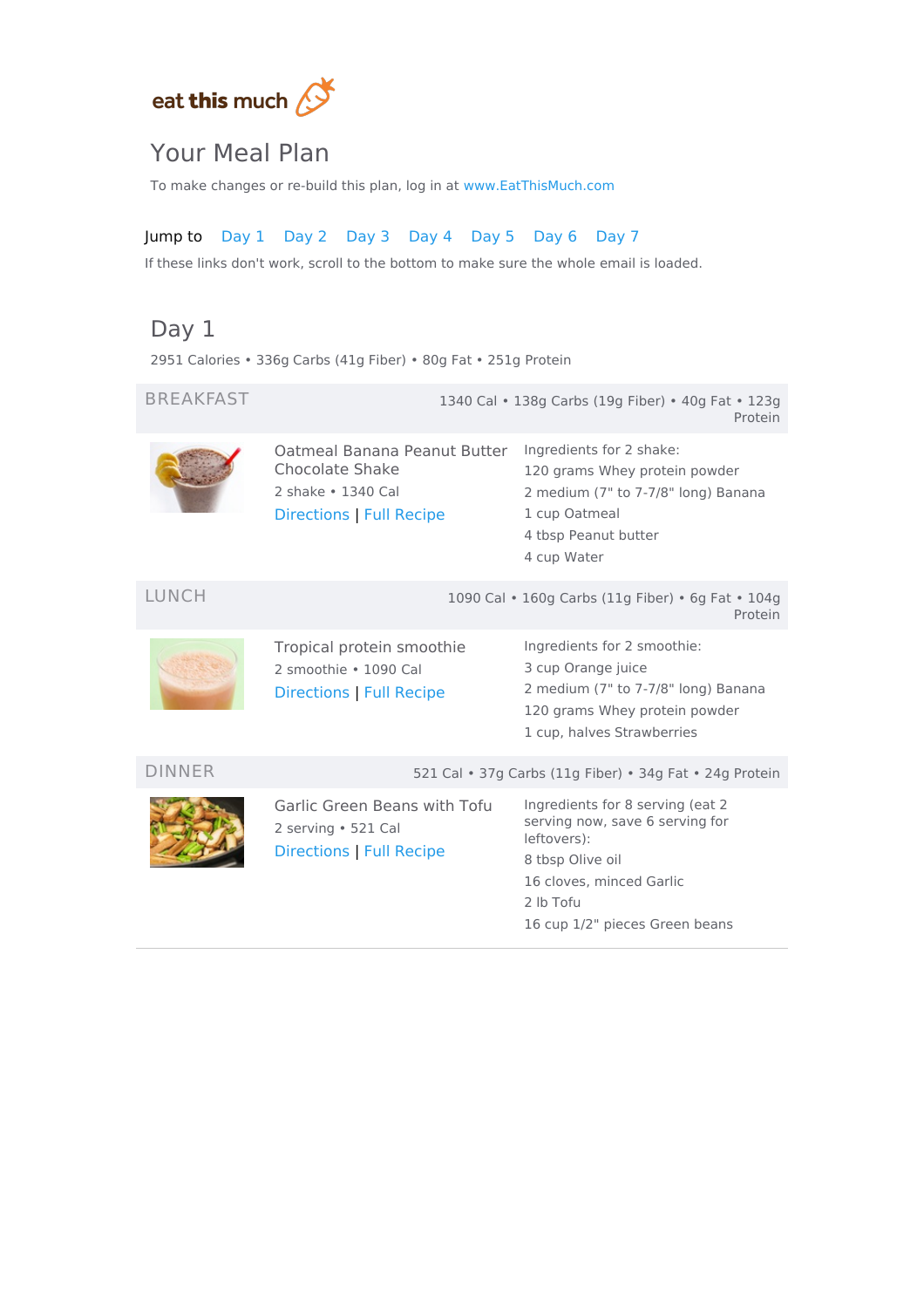# <span id="page-1-0"></span>Day 2

2950 Calories • 299g Carbs (46g Fiber) • 97g Fat • 248g Protein

| <b>BREAKFAST</b><br>1282 Cal • 147g Carbs (21g Fiber) • 34g Fat • 108g<br>Protein<br>Ingredients for 2 shake:<br>Oatmeal banana protein shake<br>1 cup Oatmeal<br>2 shake • 1093 Cal<br>120 grams Whey protein powder<br><b>Directions   Full Recipe</b><br>1 medium (7" to 7-7/8" long) Banana<br>2 tbsp Flaxseed oil<br>3 cup Water<br>Ingredients for 2 apple:<br>Apple<br>2 medium (3" dia) Apples<br>2 apple . 189 Cal<br>Directions   Full Recipe<br><b>LUNCH</b><br>782 Cal • 56g Carbs (17g Fiber) • 51g Fat • 36g Protein<br>Leftovers, eat 3 serving<br>Garlic Green Beans with Tofu<br>3 serving • 782 Cal<br>Directions   Full Recipe<br><b>DINNER</b><br>886 Cal · 96g Carbs (8g Fiber) · 11g Fat · 105g Protein<br>Ingredients for 1 serving:<br>Peachy Keen Chicken<br>1/2 cup, halves or slices Peaches<br>1 serving . 209 Cal<br>1/8 tbsp Honey<br>Directions   Full Recipe<br>1 half breast (fillet) Chicken breast<br>1/4 tbsp Olive oil<br>1/4 dash Pepper<br>1/4 dash Salt<br>Ingredients for 1 serving:<br>Cottage Cheese with Banana<br>1 small (6" to 6-7/8" long) Banana<br>1 serving · 253 Cal<br>1 cup, (not packed) Cottage cheese<br>Directions   Full Recipe<br>Ingredients for 2 serving:<br>Yogurt & Pineapple<br>16 oz Nonfat greek yogurt<br>2 serving · 425 Cal<br>2 cup, crushed, sliced, or chunks<br><b>Directions   Full Recipe</b><br>Pineapple |  |  |  |
|-----------------------------------------------------------------------------------------------------------------------------------------------------------------------------------------------------------------------------------------------------------------------------------------------------------------------------------------------------------------------------------------------------------------------------------------------------------------------------------------------------------------------------------------------------------------------------------------------------------------------------------------------------------------------------------------------------------------------------------------------------------------------------------------------------------------------------------------------------------------------------------------------------------------------------------------------------------------------------------------------------------------------------------------------------------------------------------------------------------------------------------------------------------------------------------------------------------------------------------------------------------------------------------------------------------------------------------------------------------------------------------------|--|--|--|
|                                                                                                                                                                                                                                                                                                                                                                                                                                                                                                                                                                                                                                                                                                                                                                                                                                                                                                                                                                                                                                                                                                                                                                                                                                                                                                                                                                                         |  |  |  |
|                                                                                                                                                                                                                                                                                                                                                                                                                                                                                                                                                                                                                                                                                                                                                                                                                                                                                                                                                                                                                                                                                                                                                                                                                                                                                                                                                                                         |  |  |  |
|                                                                                                                                                                                                                                                                                                                                                                                                                                                                                                                                                                                                                                                                                                                                                                                                                                                                                                                                                                                                                                                                                                                                                                                                                                                                                                                                                                                         |  |  |  |
|                                                                                                                                                                                                                                                                                                                                                                                                                                                                                                                                                                                                                                                                                                                                                                                                                                                                                                                                                                                                                                                                                                                                                                                                                                                                                                                                                                                         |  |  |  |
|                                                                                                                                                                                                                                                                                                                                                                                                                                                                                                                                                                                                                                                                                                                                                                                                                                                                                                                                                                                                                                                                                                                                                                                                                                                                                                                                                                                         |  |  |  |
|                                                                                                                                                                                                                                                                                                                                                                                                                                                                                                                                                                                                                                                                                                                                                                                                                                                                                                                                                                                                                                                                                                                                                                                                                                                                                                                                                                                         |  |  |  |
|                                                                                                                                                                                                                                                                                                                                                                                                                                                                                                                                                                                                                                                                                                                                                                                                                                                                                                                                                                                                                                                                                                                                                                                                                                                                                                                                                                                         |  |  |  |
|                                                                                                                                                                                                                                                                                                                                                                                                                                                                                                                                                                                                                                                                                                                                                                                                                                                                                                                                                                                                                                                                                                                                                                                                                                                                                                                                                                                         |  |  |  |
|                                                                                                                                                                                                                                                                                                                                                                                                                                                                                                                                                                                                                                                                                                                                                                                                                                                                                                                                                                                                                                                                                                                                                                                                                                                                                                                                                                                         |  |  |  |

## <span id="page-1-1"></span>Day 3

2924 Calories • 303g Carbs (29g Fiber) • 136g Fat • 149g Protein



Morning Salmon Salad 1 toast slice • 179 Cal [Directions](#page-6-6) | Full [Recipe](https://www.eatthismuch.com/recipe/view/morning-salmon-salad,35039/)

BREAKFAST 179 Cal • 13g Carbs (2g Fiber) • 7g Fat • 16g Protein

Ingredients for 1 toast slice: 1/2 oz Atlantic salmon slice Whole-wheat bread tsp chopped Chives 1/2 dash Pepper tbsp Cream cheese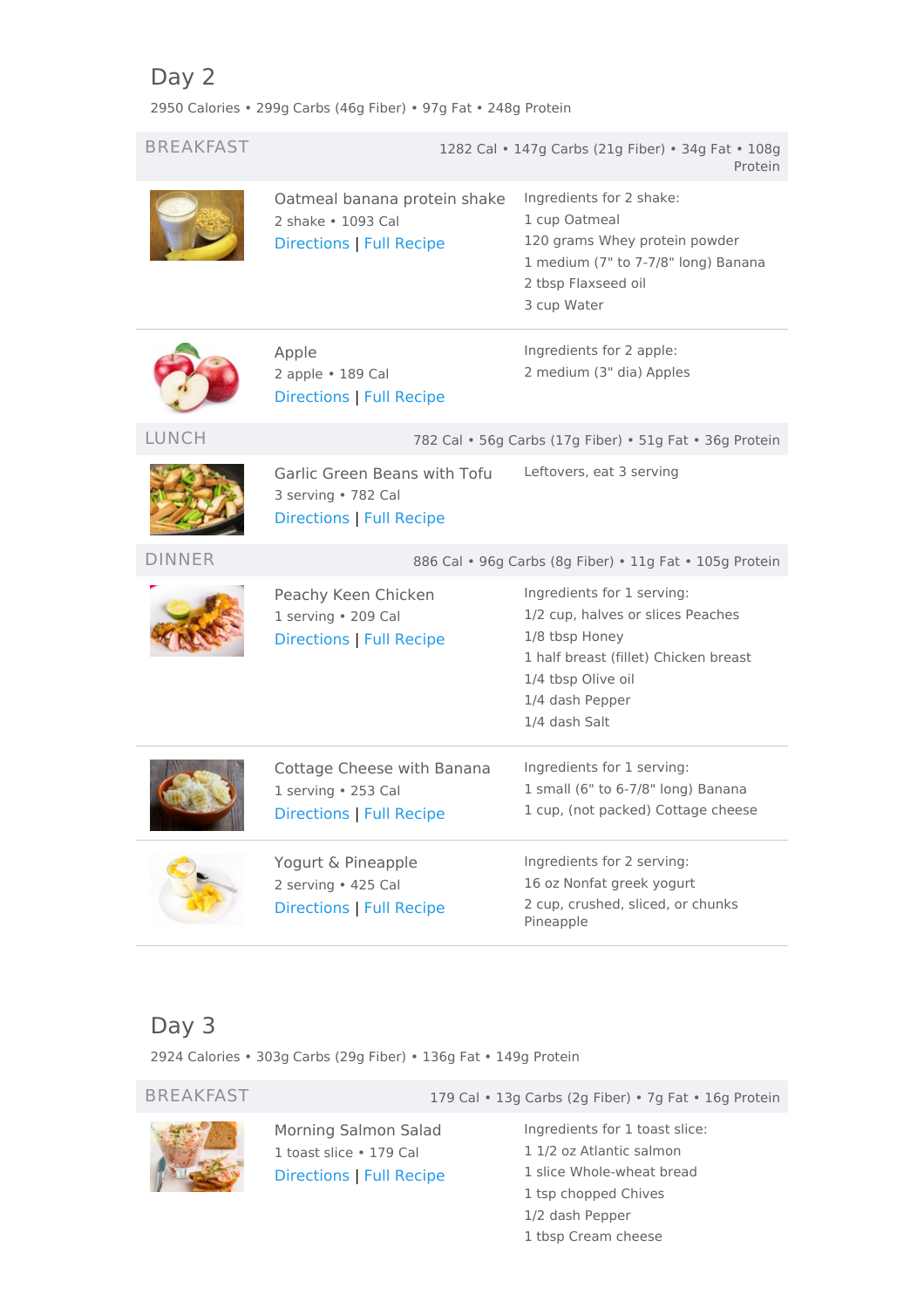

Garlic Green Beans with Tofu 3 serving • 782 Cal [Directions](#page-6-0) | Full [Recipe](https://www.eatthismuch.com/recipe/view/garlic-green-beans-with-tofu,34875/) Leftovers, eat 3 serving

DINNER 1964 Cal • 234g Carbs (11g Fiber) • 79g Fat • 98g



Garlic Chili Pasta with Cauliflower 3 serving • 1524 Cal [Directions](#page-7-0) | Full [Recipe](https://www.eatthismuch.com/recipe/view/garlic-chili-pasta-with-cauliflower,380388/)

Protein Ingredients for 5 serving (eat 3 serving now, save 2 serving for leftovers): 1 1/4 head small (4" dia.) Cauliflower 7 1/2 clove Garlic 0.313 tsp Crushed red pepper flakes 0.313 tsp Salt 2 1/2 cup Organic Vegetable Stock 15 oz Whole wheat pasta 0.313 cup Olive oil 2 1/2 tbsp Parsley 2 1/2 tbsp Pine nuts 5 tbsp Nutritional Yeast 1 1/4 dash Salt 1 1/4 dash Pepper



Protein-boosted Yogurt 1 serving • 440 Cal [Directions](#page-7-1) | Full [Recipe](https://www.eatthismuch.com/recipe/view/protein-boosted-yogurt,334483/)

Ingredients for 1 serving: 1 scoop (30g) Whey protein powder 8 oz Greek yogurt

## <span id="page-2-0"></span>Day 4

3024 Calories • 295g Carbs (26g Fiber) • 96g Fat • 254g Protein

| <b>BREAKFAST</b> | 744 Cal • 89g Carbs (3g Fiber) • 5g Fat • 80g Protein                                                                |                                                                                                     |  |
|------------------|----------------------------------------------------------------------------------------------------------------------|-----------------------------------------------------------------------------------------------------|--|
|                  | Orange-Vanilla Protein Smoothie Ingredients for 1 serving:<br>1 serving • 390 Cal<br><b>Directions   Full Recipe</b> | 2 cup Orange juice<br>3 tsp Vanilla extract<br>1 scoop (30g) Whey protein powder<br>1 cup Ice cubes |  |
|                  | Nonfat greek yogurt<br>2 cup • 283 Cal<br><b>Directions   Full Recipe</b>                                            | Ingredients for 2 cup:<br>2 cup Nonfat greek yogurt                                                 |  |
|                  | Whole Wheat Toast<br>1 serving $\cdot$ 71 Cal<br><b>Directions   Full Recipe</b>                                     | Ingredients for 1 serving:<br>1 slice Whole-wheat bread                                             |  |

LUNCH 1155 Cal • 164g Carbs (10g Fiber) • 43g Fat • 41g Protein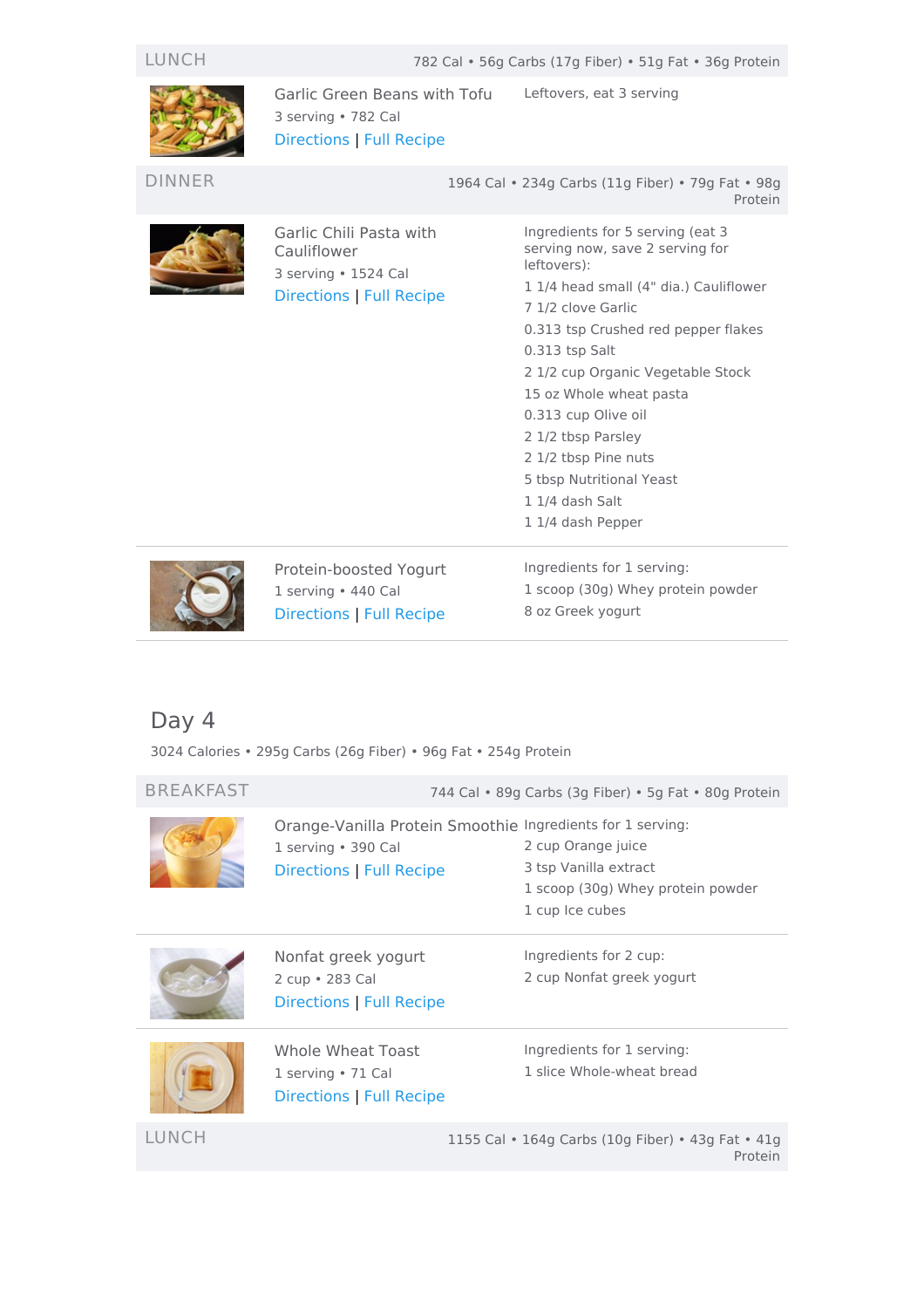

Garlic Chili Pasta with Cauliflower 2 serving • 1016 Cal [Directions](#page-7-0) | Full [Recipe](https://www.eatthismuch.com/recipe/view/garlic-chili-pasta-with-cauliflower,380388/)

Leftovers, eat 2 serving

|--|--|--|--|--|--|

DINNER

| Granola<br>1 ounce • 139 Cal<br>Directions   Full Recipe                       | Ingredients for 1 ounce:<br>1 oz Granola                                                                                                                     |
|--------------------------------------------------------------------------------|--------------------------------------------------------------------------------------------------------------------------------------------------------------|
|                                                                                | 1125 Cal • 43g Carbs (13g Fiber) • 48g Fat • 133g<br>Protein                                                                                                 |
| Cheesy Chicken and Spinach<br>2 serving • 778 Cal<br>Directions   Full Recipe  | Ingredients for 2 serving:<br>2 breast, bone and skin removed<br>Chicken breast<br>2 cup Spinach<br>2 cup cherry tomatoes Tomatoes<br>2 oz Mozzarella cheese |
| Bev's Sauteed Yellow Squash<br>2 serving · 320 Cal<br>Directions   Full Recipe | Ingredients for 2 serving:<br>3 medium Squash<br>1/8 cup Butter<br>1/2 medium (2-1/2" dia) Onions                                                            |
| <b>Brussels Sprout Slaw</b><br>2 serving • 27 Cal<br>Directions   Full Recipe  | Ingredients for 2 serving:<br>0.031 tsp Salt<br>1/8 tbsp Olive oil<br>1/4 tsp Lemon juice<br>0.063 lb Brussels sprouts                                       |

# <span id="page-3-0"></span>Day 5

2961 Calories • 268g Carbs (45g Fiber) • 95g Fat • 284g Protein

| <b>BREAKFAST</b> | 1091 Cal • 51g Carbs (11g Fiber) • 47g Fat • 122g<br>Protein                           |                                                                                                                             |
|------------------|----------------------------------------------------------------------------------------|-----------------------------------------------------------------------------------------------------------------------------|
|                  | Blueberry protein pudding<br>2 serving • 699 Cal<br>Directions   Full Recipe           | Ingredients for 2 serving:<br>7 oz Nonfat greek yogurt<br>4 scoop (30g) Whey protein powder<br>7.055 oz Blueberries, frozen |
|                  | Pecans<br>2 ounce • 392 Cal<br>Directions   Full Recipe                                | Ingredients for 2 ounce:<br>2 oz (19 halves per) Pecans                                                                     |
| LUNCH            |                                                                                        | 1007 Cal • 61g Carbs (14g Fiber) • 36g Fat • 115g<br>Protein                                                                |
|                  | Peanut Butter Protein Yogurt<br>2 serving • 712 Cal<br><b>Directions   Full Recipe</b> | Ingredients for 2 serving:<br>2 cup Nonfat greek yogurt<br>2 scoop (30g) Whey protein powder<br>2 tbsp Peanut butter        |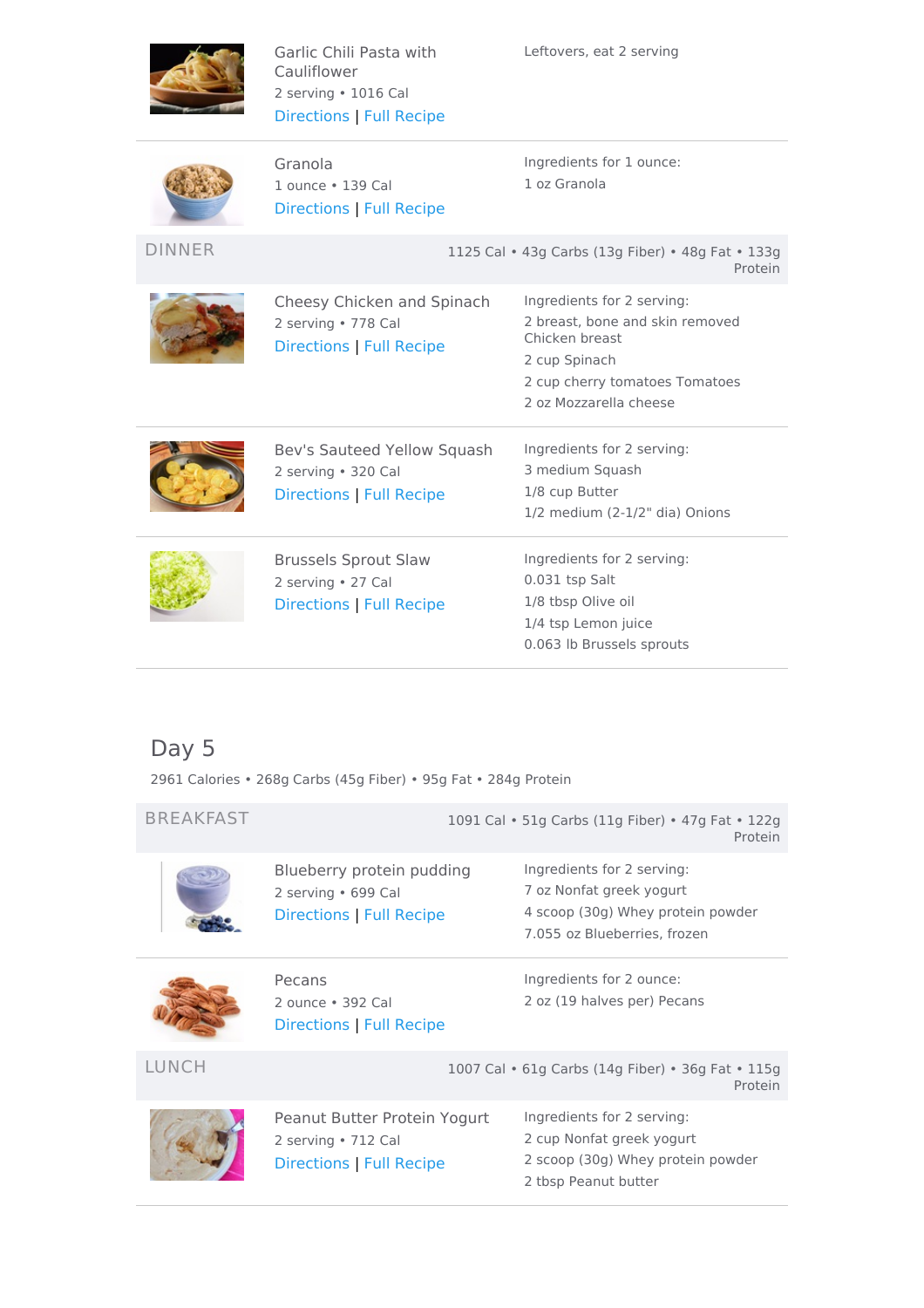

Peanut Butter & Celery 1 serving • 209 Cal [Directions](#page-8-4) | Full [Recipe](https://www.eatthismuch.com/recipe/view/peanut-butter-celery,34219/)

Ingredients for 1 serving: 2 tbsp Peanut butter 2 stalks, large (11 inches long) Celery



Carrots 1 cup • 86 Cal [Directions](#page-8-5) | Full [Recipe](https://www.eatthismuch.com/recipe/view/carrots,478666/) Ingredients for 1 cup: 1 cup Baby carrots

DINNER 864 Cal • 155g Carbs (20g Fiber) • 11g Fat • 47g Protein



Greek Pasta with Tomatoes and Ingredients for 6 serving (eat 2 White Beans 2 serving • 864 Cal [Directions](#page-8-6) | Full [Recipe](https://www.eatthismuch.com/recipe/view/greek-pasta-with-tomatoes-and-white-beans,45271/)

serving now, save 4 serving for leftovers): 425.243 grams Spinach 12 oz Whole wheat pasta 3 can Tomatoes 807.96 grams White beans 3/4 cup, crumbled Feta cheese

# <span id="page-4-0"></span>Day 6

2950 Calories • 293g Carbs (37g Fiber) • 91g Fat • 256g Protein

| <b>BREAKFAST</b> |                                                                                                                                        | 1093 Cal • 97g Carbs (13g Fiber) • 34g Fat • 107g<br>Protein                                                                                                                   |
|------------------|----------------------------------------------------------------------------------------------------------------------------------------|--------------------------------------------------------------------------------------------------------------------------------------------------------------------------------|
|                  | Oatmeal banana protein shake<br>2 shake . 1093 Cal<br><b>Directions   Full Recipe</b>                                                  | Ingredients for 2 shake:<br>1 cup Oatmeal<br>120 grams Whey protein powder<br>1 medium (7" to 7-7/8" long) Banana<br>2 tbsp Flaxseed oil<br>3 cup Water                        |
| LUNCH            |                                                                                                                                        | 864 Cal • 155g Carbs (20g Fiber) • 11g Fat • 47g Protein                                                                                                                       |
|                  | Greek Pasta with Tomatoes and Leftovers, eat 2 serving<br><b>White Beans</b><br>2 serving • 864 Cal<br><b>Directions   Full Recipe</b> |                                                                                                                                                                                |
| <b>DINNER</b>    |                                                                                                                                        | 994 Cal . 41g Carbs (5g Fiber) . 46g Fat . 102g Protein                                                                                                                        |
|                  | <b>Healthy Caesar Salad</b><br>1 serving · 461 Cal<br><b>Directions   Full Recipe</b>                                                  | Ingredients for 1 serving:<br>1 tbsp Caesar salad dressing<br>3 cup Spinach<br>1 breast, bone and skin removed<br>Chicken breast<br>1 tbsp Olive oil<br>1 tbsp Parmesan cheese |
|                  | Quick Grapefruit<br>1 serving · 94 Cal<br><b>Directions   Full Recipe</b>                                                              | Ingredients for 1 serving:<br>1 medium (approx 4" dia) Grapefruit<br>1 tsp brownulated Brown sugar                                                                             |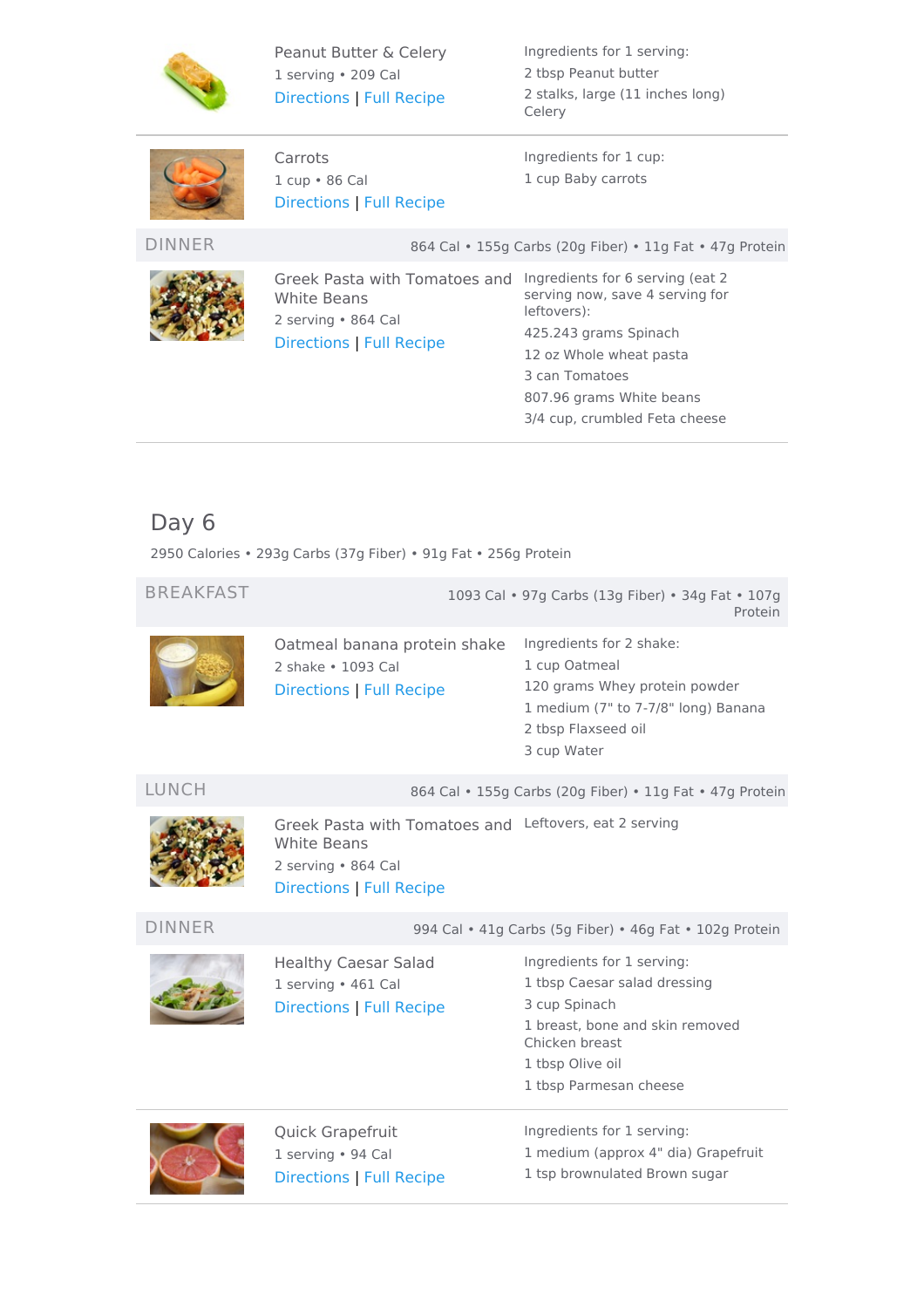

Ingredients for 1 serving: 1 scoop (30g) Whey protein powder 8 oz Greek yogurt

## <span id="page-5-0"></span>Day 7

2934 Calories • 310g Carbs (31g Fiber) • 102g Fat • 214g Protein

BREAKFAST 1218 Cal • 106g Carbs (9g Fiber) • 46g Fat • 105g Protein



Chocolate peanut protein shake Ingredients for 2 serving: 2 serving • 1077 Cal [Directions](#page-9-2) | Full [Recipe](https://www.eatthismuch.com/recipe/view/chocolate-peanut-protein-shake,33547/)

 grams Whey protein powder cup Reduced fat milk tbsp Peanut butter medium (7" to 7-7/8" long) Banana



Nonfat greek yogurt 1 cup • 142 Cal [Directions](#page-7-3) | Full [Recipe](https://www.eatthismuch.com/recipe/view/nonfat-greek-yogurt,532933/) Ingredients for 1 cup: 1 cup Nonfat greek yogurt

LUNCH 864 Cal • 155g Carbs (20g Fiber) • 11g Fat • 47g Protein



Greek Pasta with Tomatoes and Leftovers, eat 2 serving White Beans 2 serving • 864 Cal [Directions](#page-8-6) | Full [Recipe](https://www.eatthismuch.com/recipe/view/greek-pasta-with-tomatoes-and-white-beans,45271/)

DINNER 852 Cal • 48g Carbs (2g Fiber) • 45g Fat • 61g Protein



Basic chicken quesadilla 2 quesadilla • 852 Cal [Directions](#page-9-3) | Full [Recipe](https://www.eatthismuch.com/recipe/view/basic-chicken-quesadilla,34084/)

Ingredients for 2 quesadilla: 1/2 cup, shredded Monterey cheese 1/2 cup, shredded Cheddar cheese 1/2 sprigs Fresh cilantro 2 tortilla (approx 7-8" dia) Tortillas 1/2 breast, bone and skin removed Chicken breast

# Recipe directions

### <span id="page-5-1"></span>**Oatmeal Banana Peanut Butter Chocolate Shake**

Directions are for original recipe of 1 shake

1. Put all ingredients into blender. Blend until smooth. Use unsweetened almond milk (30 calories, 1g carbohydrate, 1g protein, 0g fat per cup) in place of water if you prefer a creamier shake.

### <span id="page-5-2"></span>**Tropical protein smoothie**

Directions are for original recipe of 1 smoothie

1. Use unflavored protein powder, add 6 ice cubes, blend for 30 seconds.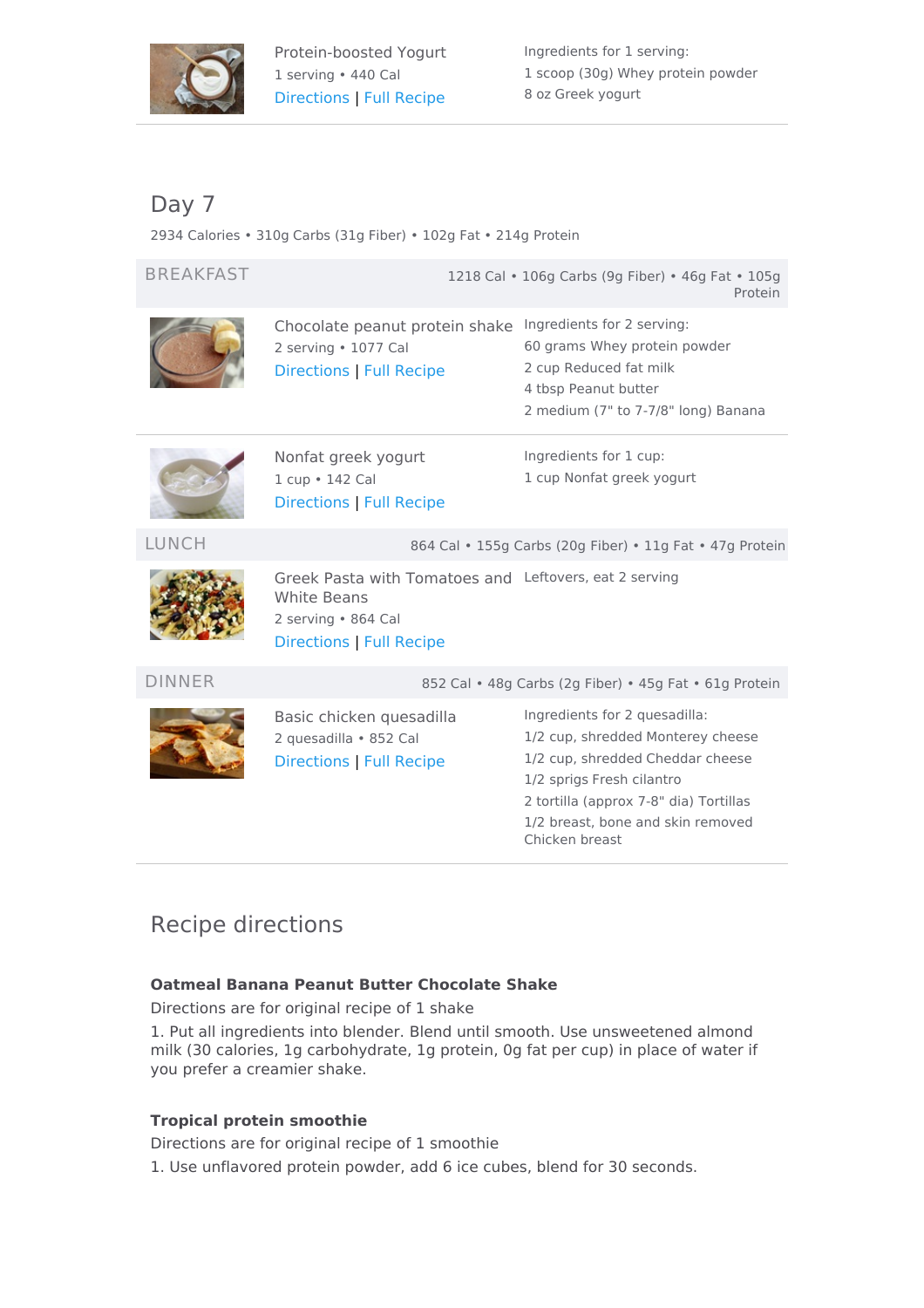#### <span id="page-6-0"></span>**Garlic Green Beans with Tofu**

Directions are for original recipe of 2 serving

1. 1. Rinse the beans and snip off their ends.

2. 2. In a wok or nonstick skillet, warm the oil over medium heat. Add the beans and garlic and saute for 5 minutes, stirring continuously.

3. 3. Add the tofu and cook for 5 more minutes.

#### <span id="page-6-1"></span>**Oatmeal banana protein shake**

Directions are for original recipe of 1 shake

1. Add everything to a blender with two scoops of flaxseed oil. Replace some of the water with ice for a colder shake. Blend.

#### <span id="page-6-2"></span>**Apple**

Directions are for original recipe of 1 apple

1. Simply wash and enjoy, or core and slice the apple for easier eating.

#### <span id="page-6-3"></span>**Peachy Keen Chicken**

Directions are for original recipe of 4 serving

1. Drain the peaches of syrup (1 can per 4 servings). Place the peaches in a food processor and process to a smooth puree. Add the oil and honey and process briefly to blend; transfer to a large resealable plastic bag. Add the chicken pieces and close, squeezing out the air. Chill for 15 minutes (or you can do it the day before).

2. Prepare the grill (gas grill at medium; charcoal grill arranged for indirect heat), heat a grill pan over medium heat, or preheat the broiler. Remove the chicken pieces from the bag and place on a plate. Season lightly with salt and pepper and transfer to the grill. Cover and cook until charred underneath, 4 to 5 minutes. Turn and cook until charred and firm when poked with a finger, 4 to 5 minutes more.

#### <span id="page-6-4"></span>**Cottage Cheese with Banana**

Directions are for original recipe of 1 serving 1. Slice banana and combine with cottage cheese. Serve.

#### <span id="page-6-5"></span>**Yogurt & Pineapple**

Directions are for original recipe of 1 serving 1. Mix pineapple chunks with yogurt and enjoy!

#### <span id="page-6-6"></span>**Morning Salmon Salad**

Directions are for original recipe of 2 toast slice

- 1. Shred salmon with a fork (either pre-cooked or smoked).
- 2. Mix the cream cheese and salmon.

3. When cream cheese and salmon are mixed, add the chives and season with black pepper to taste. Spread on toast.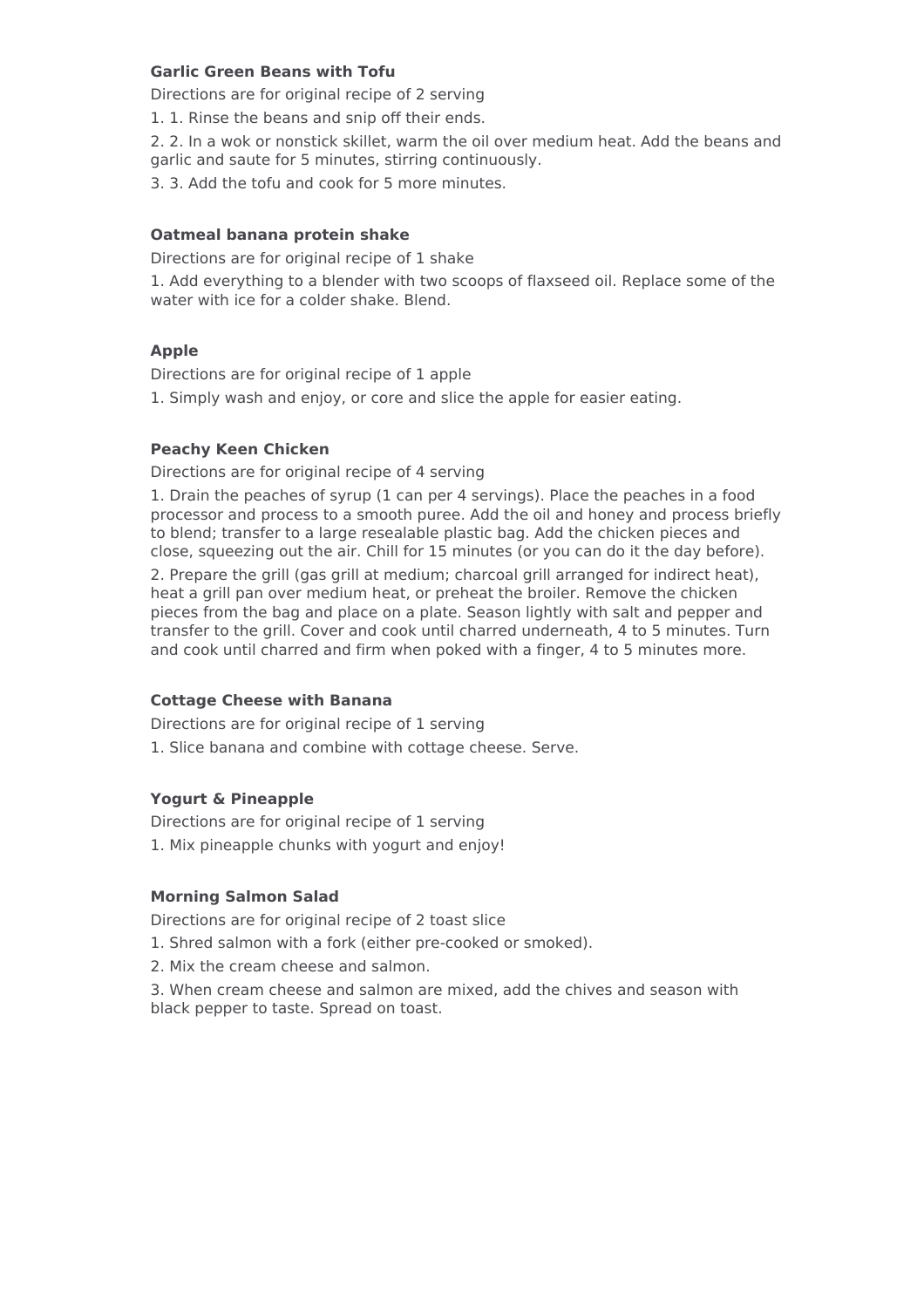#### <span id="page-7-0"></span>**Garlic Chili Pasta with Cauliflower**

Directions are for original recipe of 4 serving

1. Preheat oven to 450 degrees F (232 C).

2. Chop cauliflower into small pieces. Take half of the garlic cloves and mince. Add cauliflower to a mixing bowl and drizzle with a tiny bit of the oil, add minced garlic, red pepper flakes, and salt. Toss to coat, then spread on a baking sheet and roast for 20 minutes, flipping/stirring once at the 15-minute mark to ensure even cooking. Sample and adjust seasonings as needed. Set aside.

3. Once cauliflower has reached the 10-minute mark, add 2 cups vegetable broth and about 4-5 cups water (or however much to generously cover your pasta) to a large pot and bring to a boil.

4. Once boiling, season well with salt and add pasta. Stir occasionally to prevent sticking and cook according to package instructions for 'al dente' - 7-10 minutes then drain and set aside. Cover drainer with a towel to keep warm.

5. Heat the same large pot over medium-low heat. Once hot, add the oil and the remaining garlic cloves smashed NOT minced garlic. Sauté 1-2 minutes on both sides, or until garlic is fragrant and slightly golden brown. Remove garlic from pan and let cool slightly, then mince. Set aside.

6. Next add more red pepper flakes to infuse the olive oil for 1-2 minutes. Add cooked pasta, parsley, pine nuts, minced garlic, nutritional yeast, cauliflower, and toss to coat.

7. Remove from heat. Adjust seasonings as desired, adding salt or pepper if necessary. Serve hot with additional parsley and red pepper flakes. Enjoy!

#### <span id="page-7-1"></span>**Protein-boosted Yogurt**

Directions are for original recipe of 1 serving 1. Mix a scoop of your favorite protein powder into yogurt for a quick protein snack!

#### <span id="page-7-2"></span>**Orange-Vanilla Protein Smoothie**

Directions are for original recipe of 1 serving

1. Combine all ingredients in a blender and pulse until smooth. Add more ice for a thicker smoothie. Enjoy!

#### <span id="page-7-3"></span>**Nonfat greek yogurt**

Directions are for original recipe of 1 cup

1. Scoop yogurt into a cup or bowl. To sweeten, try adding a sugar-free sweetener or a tiny bit of honey and stir.

#### <span id="page-7-4"></span>**Whole Wheat Toast**

Directions are for original recipe of 1 serving

1. Put a slice of whole wheat bread into the toaster. Eat by itself or as a side.

#### <span id="page-7-5"></span>**Cheesy Chicken and Spinach**

Directions are for original recipe of 1 serving

1. Cook chicken in a saucepan, season as desired. (If stuffing, slice open center prior to cooking.)

2. Cut up tomatoes and spinach in to bite sized pieces.

- 3. Sauté vegetables in pan, season with garlic and salt as desired.
- 4. Shred or grate preferred cheese, like mozzarella, and add to pan.

5. When chicken is done cooking remove it from heat. You can either smother the chicken or stuff it with the vegetables mix.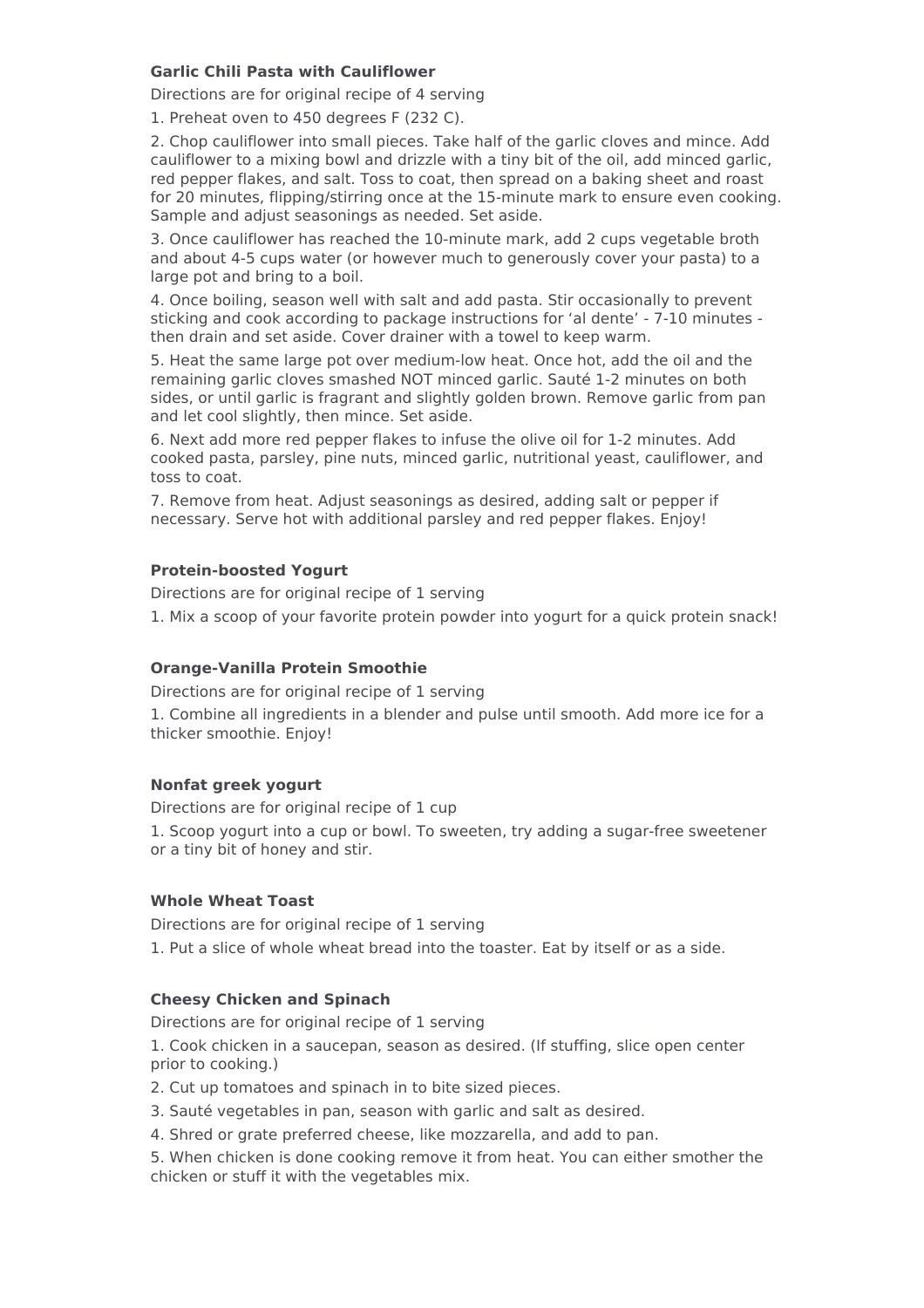#### <span id="page-8-0"></span>**Bev's Sauteed Yellow Squash**

Directions are for original recipe of 4 serving

- 1. Melt butter in large skillet.
- 2. Add onion and cook just till tender.

3. Add yellow squash and continue cooking over medium heat, stirring until squash begins to soften.

4. Cover and continue cooking over low heat until nice and tender (usually about 20-25 minutes).

5. I add lots of salt and pepper.

#### <span id="page-8-1"></span>**Brussels Sprout Slaw**

Directions are for original recipe of 16 serving

- 1. Keeping the stems intact, trim any loose or yellow leaves on the Brussels sprouts.
- 2. Holding each sprout by the stem end, finely shred them on the slicer.
- 3. Drizzle the slaw with olive oil, lemon juice, and salt and toss well.

#### <span id="page-8-2"></span>**Blueberry protein pudding**

Directions are for original recipe of 1 serving

1. Blend ingredients in a mixer until mixture is thick enough to stay on a spoon.

#### <span id="page-8-3"></span>**Peanut Butter Protein Yogurt**

Directions are for original recipe of 1 serving

- 1. Mix protein powder and peanut butter into greek yogurt until well-combined.
- 2. Enjoy!

#### <span id="page-8-4"></span>**Peanut Butter & Celery**

Directions are for original recipe of 1 serving

1. Spread peanut butter on celery and enjoy!

#### <span id="page-8-5"></span>**Carrots**

Directions are for original recipe of 1 cup

1. Enjoy by themselves. Optionally, enjoy with a side of hummus (there are other carrot + dip recipes on ETM you can swap in).

#### <span id="page-8-6"></span>**Greek Pasta with Tomatoes and White Beans**

Directions are for original recipe of 4 serving

- 1. Wash & chop spinach. Dice tomatoes. Drain and rinse beans.
- 2. Cook the pasta in a large pot of boiling salted water until al dente.

3. Meanwhile, combine tomatoes and beans in a large non-stick skillet. Bring to a boil over medium high heat. Reduce heat, and simmer 10 minutes.

4. Add spinach to the sauce; cook for 2 minutes or until spinach wilts, stirring constantly.

5. Serve sauce over pasta, and sprinkle with feta.